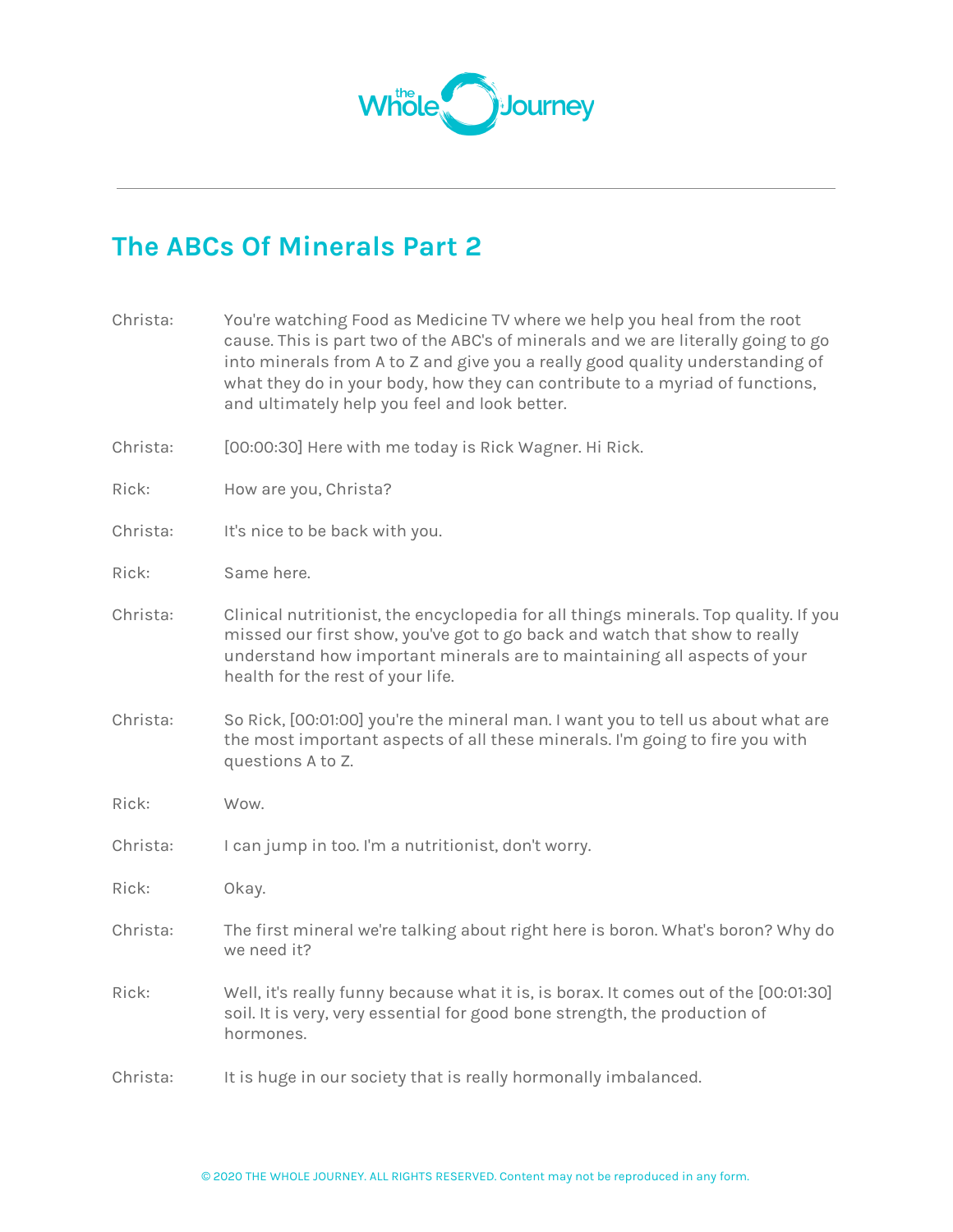

| Rick:    | Right. And very possibly, a lot of that is due to the deficiency of boron.                                                                                                                                                                                                                                                                                                                                                                                                                                                                        |
|----------|---------------------------------------------------------------------------------------------------------------------------------------------------------------------------------------------------------------------------------------------------------------------------------------------------------------------------------------------------------------------------------------------------------------------------------------------------------------------------------------------------------------------------------------------------|
| Christa: | Yeah. And boron also really helps you. It provides the enzymes that help you<br>use your antioxidants better. Correct?                                                                                                                                                                                                                                                                                                                                                                                                                            |
| Rick:    | Right. To make C-reactive protein and other immune factors. [00:02:00] So it<br>will keep you much more healthy.                                                                                                                                                                                                                                                                                                                                                                                                                                  |
| Christa: | C-reactive protein is an inflammatory marker for the heart so it helps keep<br>your heart healthy and then calcium. We know we need calcium for bone<br>health and for nerve function, but what else, why else do we need enough<br>calcium?                                                                                                                                                                                                                                                                                                      |
| Rick:    | And what's interesting is how much do we really need, number one. But<br>number two is that it has some very, very interesting, distinctive roles. It is<br>essential for blood clotting. Hemophiliacs, I am sure, have no calcium<br>[00:02:30] in their system.                                                                                                                                                                                                                                                                                 |
| Christa: | Oh, wow.                                                                                                                                                                                                                                                                                                                                                                                                                                                                                                                                          |
| Rick:    | It is essential for energy production and it's essential for nerve transmission.<br>But not in huge quantities. Think about how we got calcium 200 years ago. It<br>wasn't available in the dairy store, in the supermarket. And there wasn't<br>refrigeration. Maybe you got cheese once in a while if you're really lucky. We got<br>calcium from greens that we ate that grew out of the ground and we didn't get<br>anywhere near a thousand milligrams. Our calcium is much more [00:03:00]<br>dose-related to what you would get naturally. |
| Christa: | And more bioavailable so your body can use it efficiently.                                                                                                                                                                                                                                                                                                                                                                                                                                                                                        |
| Rick:    | Yes.                                                                                                                                                                                                                                                                                                                                                                                                                                                                                                                                              |
| Christa: | Okay, so I love chromium. A lot of people are deficient in chromium because<br>they can't regulate their blood sugar. It helps them regulate their blood sugar<br>and what else?                                                                                                                                                                                                                                                                                                                                                                  |
| Rick:    | That probably is the most significant role of chromium and what's happened<br>today is it's been refined out of our diet. If you are not eating full on whole<br>grains, you are not getting And [00:03:30] whole foods.                                                                                                                                                                                                                                                                                                                          |
| Christa: | The complete whole grain.                                                                                                                                                                                                                                                                                                                                                                                                                                                                                                                         |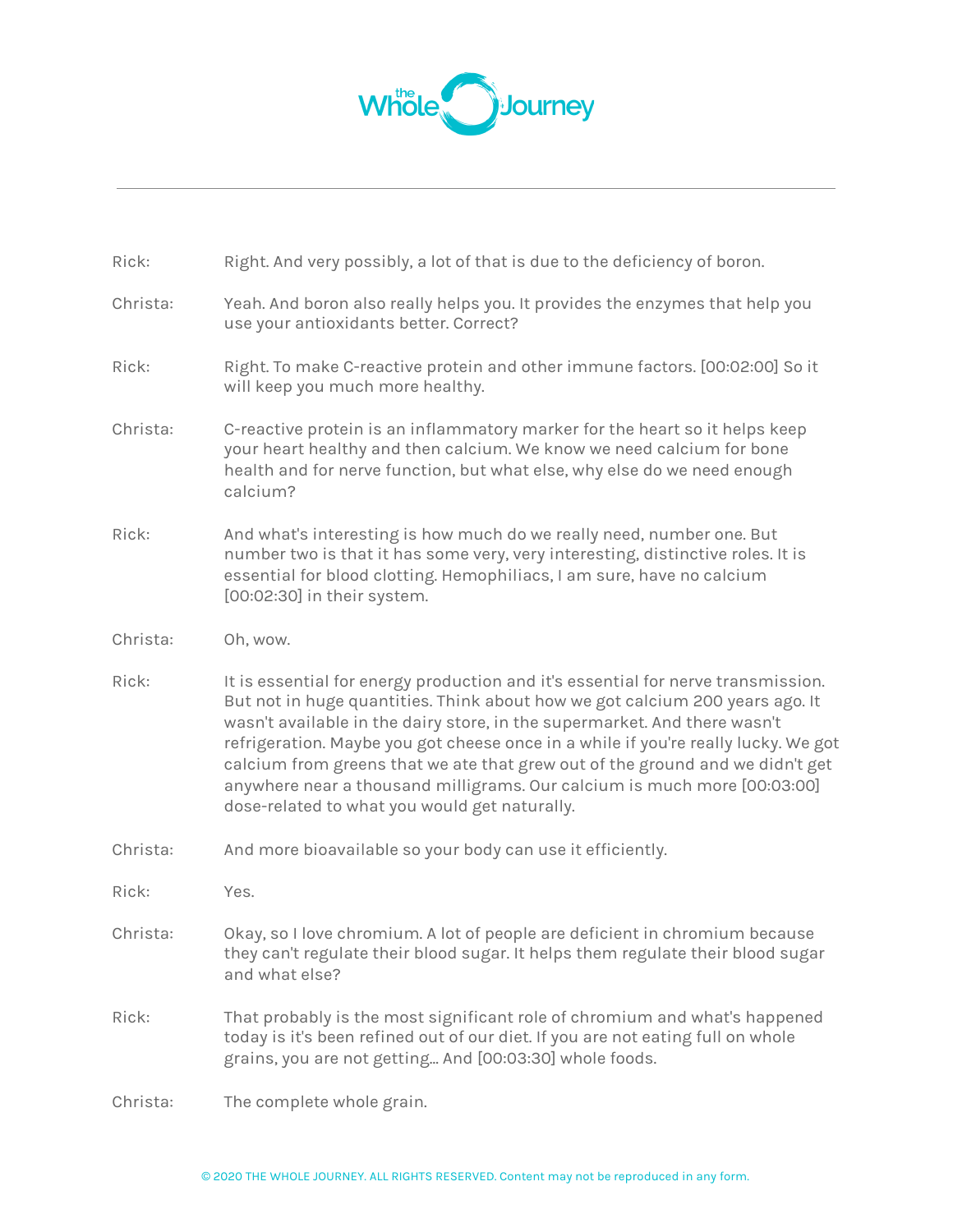

Rick: The complete whole grain.

| Christa: | That's also maybe soaked a little for better bioavailability before you cook it.<br>And so chromium, and we use it in our adrenal programs because blood sugar<br>regulation is the one thing that will help you live longer and better across<br>everything.                                                                                                            |
|----------|--------------------------------------------------------------------------------------------------------------------------------------------------------------------------------------------------------------------------------------------------------------------------------------------------------------------------------------------------------------------------|
| Christa: | Copper is next. And one thing that I didn't know before filming this about<br>copper is that it's essential for collagen production and everybody's taking<br>collagen and all over the place. So explain [00:04:00] that a bit.                                                                                                                                         |
| Rick:    | I don't really know quite how it works as far as the production of collagen.<br>Again, it activates enzymes to do it, but it's working then in conjunction with<br>silica.                                                                                                                                                                                               |
| Christa: | Okay, that makes sense.                                                                                                                                                                                                                                                                                                                                                  |
| Rick:    | Yes. And the other aspect of that is that it really helps in the body's ability to<br>manage iron and zinc.                                                                                                                                                                                                                                                              |
| Christa: | So if you have enough copper, then you may be able to maintain decent ferritin<br>levels.                                                                                                                                                                                                                                                                                |
| Rick:    | Mm-hmm (affirmative).                                                                                                                                                                                                                                                                                                                                                    |
| Christa: | Interesting. [00:04:30] That's another thing I learned here today. Okay, now<br>iodine. We love iodine.                                                                                                                                                                                                                                                                  |
| Rick:    | And we don't get enough.                                                                                                                                                                                                                                                                                                                                                 |
| Christa: | We love it to support the fire. We don't get enough. I'm going to skip ahead and<br>say, let's talk about and let's talk about selenium at the same time because we<br>have a lot of thyroid problems and we also have a lot of Hashimoto's,<br>autoimmune thyroid disorder where we need the selenium and we can't<br>necessarily take the iodine without the selenium. |
| Rick:    | And what's fascinating about that is, okay, where can we get our iodine and<br>our selenium? [00:05:00] It turns out that iodine is not an element that you<br>find naturally in the soil. Iodine is manufactured in the sea by seaweed and<br>kelp. And so it turns out also that that same seaweed does make selenium. To                                              |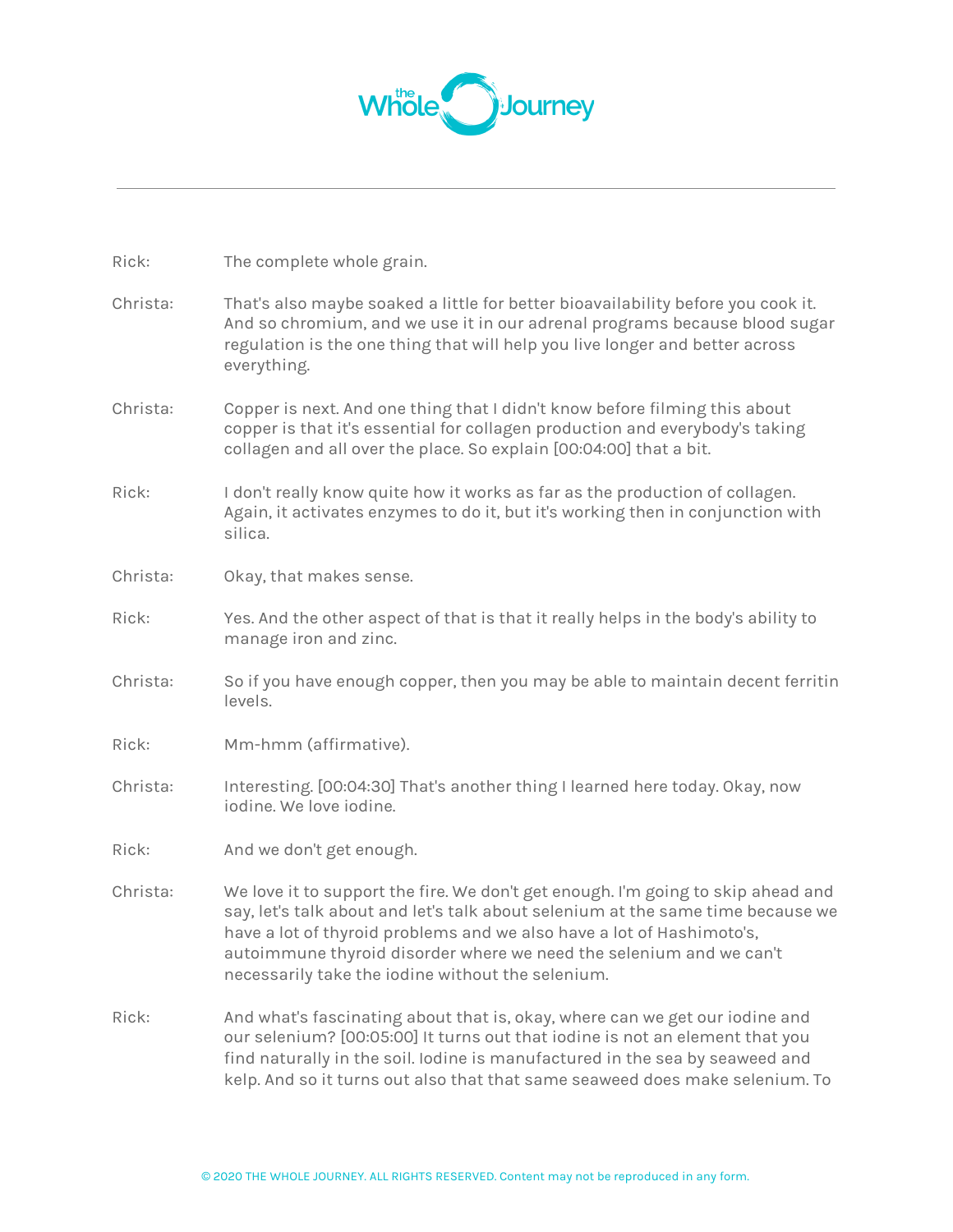

get your selenium, normally they recommend eating Brazil nuts. Well, is that it?

- Christa: They don't really work as well to refill selenium stores.
- Rick: [00:05:30] Right.
- Christa: That's the final product there.
- Rick: And so in research done on tissues of the breast, thyroid and prostate, in men, they found that cancerous tissues were completely devoid of iodine and selenium. Healthy tissues on the other hand, had good levels of iodine and selenium in them. The reason is the presence of heavy metals, particularly mercury, because the body is using up its [00:06:00] iodine stores and it's selenium stores to try to pull out the mercury out of the tissues and when you have amalgams or other steady sources of mercury, you deplete those two elements quickly. You have to be taking a lot.
- Christa: We all know someone that's been affected by cancer and how having adequate mineral sources can help you prevent that. This is such a simple way to support your health and to safeguard your health. And then also, [00:06:30] Rick was talking about heavy metals. That's something that is the underlying root cause of cancer and something that everybody should know if they have and address it seriously. It's not something to put off for a few years when you get some more time.
- Christa: Okay, next, your number one product, the reason why you got into this. It made huge strides in your own life by giving you back your mobility in your neck and avoiding surgery for bone spurs and that's silica. I know you can talk about it until the cows [00:07:00] come home but just give me the nuggets you know about silica.
- Rick: The basic knowledge of silica or the function of silica I think was developed or understood around the 1920s, 1930s. But really it wasn't put into any practice until the 1970s when a Dr Edith Carlisle, at UCLA, did extensive studies over about a 10 year period on silica in animals. And she primarily used chickens, [00:07:30] I think some rabbits and rats. But what she would do was exclude or restrict the silica intake of the animals and see how they developed. And particularly with chickens, from an egg through to a maturation of a chicken without the silica in their diet...

Christa: Those poor chickens.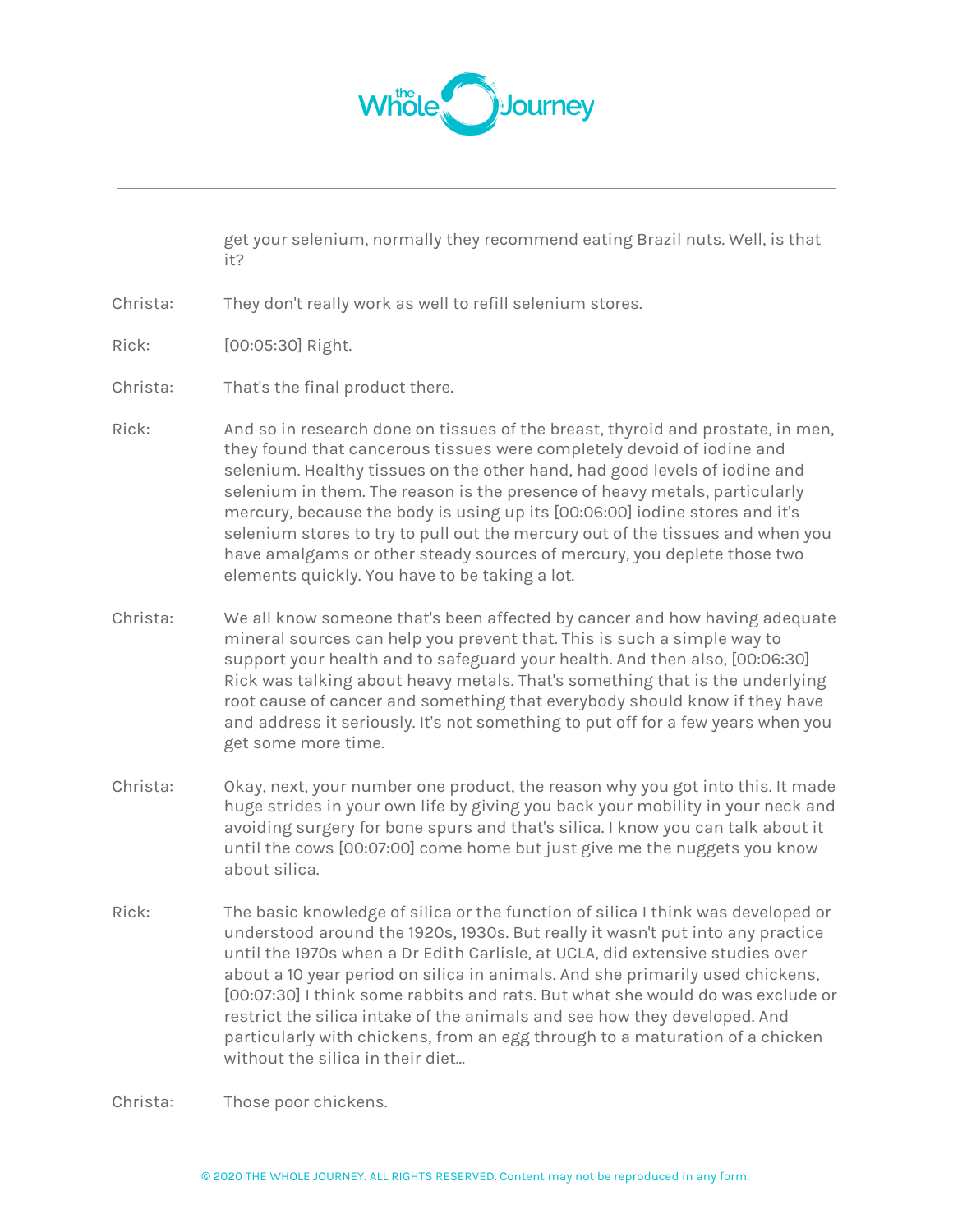

| Rick:    | They grew to half the size and know the feather development and their beak<br>development and their [00:08:00] bone development was extremely impaired.<br>Added it back in, no problem. And so that was the raw material for the analysis<br>that we did to determine what was going on.                                                                                                      |
|----------|------------------------------------------------------------------------------------------------------------------------------------------------------------------------------------------------------------------------------------------------------------------------------------------------------------------------------------------------------------------------------------------------|
| Rick:    | Dr Edith Carlisle was amazing. And from there we have taken it to, "Okay, how<br>can we make it into a format that's really, really easily taken and bio very, very<br>bioavailable and it's in this liquid format?" What's interesting [00:08:30] about<br>a chicken is that Have you ever seen a chicken in the yard and watch it peck<br>at the ground?                                     |
| Christa: | Mm-hmm (affirmative).                                                                                                                                                                                                                                                                                                                                                                          |
| Rick:    | Well, it's not pecking 1t seeds because it ate those seeds up a long time ago.<br>It's pecking at mica. So it eats the mica and turns the Mica into calcium.                                                                                                                                                                                                                                   |
| Christa: | That's pretty incredible.                                                                                                                                                                                                                                                                                                                                                                      |
| Rick:    | Yes. And in fact, the human body can do the same thing. It can turn silica into<br>calcium.                                                                                                                                                                                                                                                                                                    |
| Christa: | Our bodies are amazing.                                                                                                                                                                                                                                                                                                                                                                        |
| Rick:    | Yes.                                                                                                                                                                                                                                                                                                                                                                                           |
| Christa: | And it's a beauty product, girls, [00:09:00] for skin, hair and nails. And I just<br>washed my hands in the bathroom and I saw that you have that moisturizing<br>lotion with silica. So I'm excited to have that be my new moisturizer. The next<br>order of business here is going to be sulfur.                                                                                             |
| Rick:    | I would say its major role is in quelling inflammatory responses, helping the<br>body to deal And keeping in mind that an inflammatory response is natural.<br>It's the way we deal [00:09:30] with pathogens that we're exposed to, to get rid<br>of them. And what the sulfur does is help in quelling that response. It is also<br>very important for bone health and just immune function. |
| Christa: | So you're saying that sulfur can help lower the inflammation set point of a<br>body.                                                                                                                                                                                                                                                                                                           |
| Rick:    | Yes.                                                                                                                                                                                                                                                                                                                                                                                           |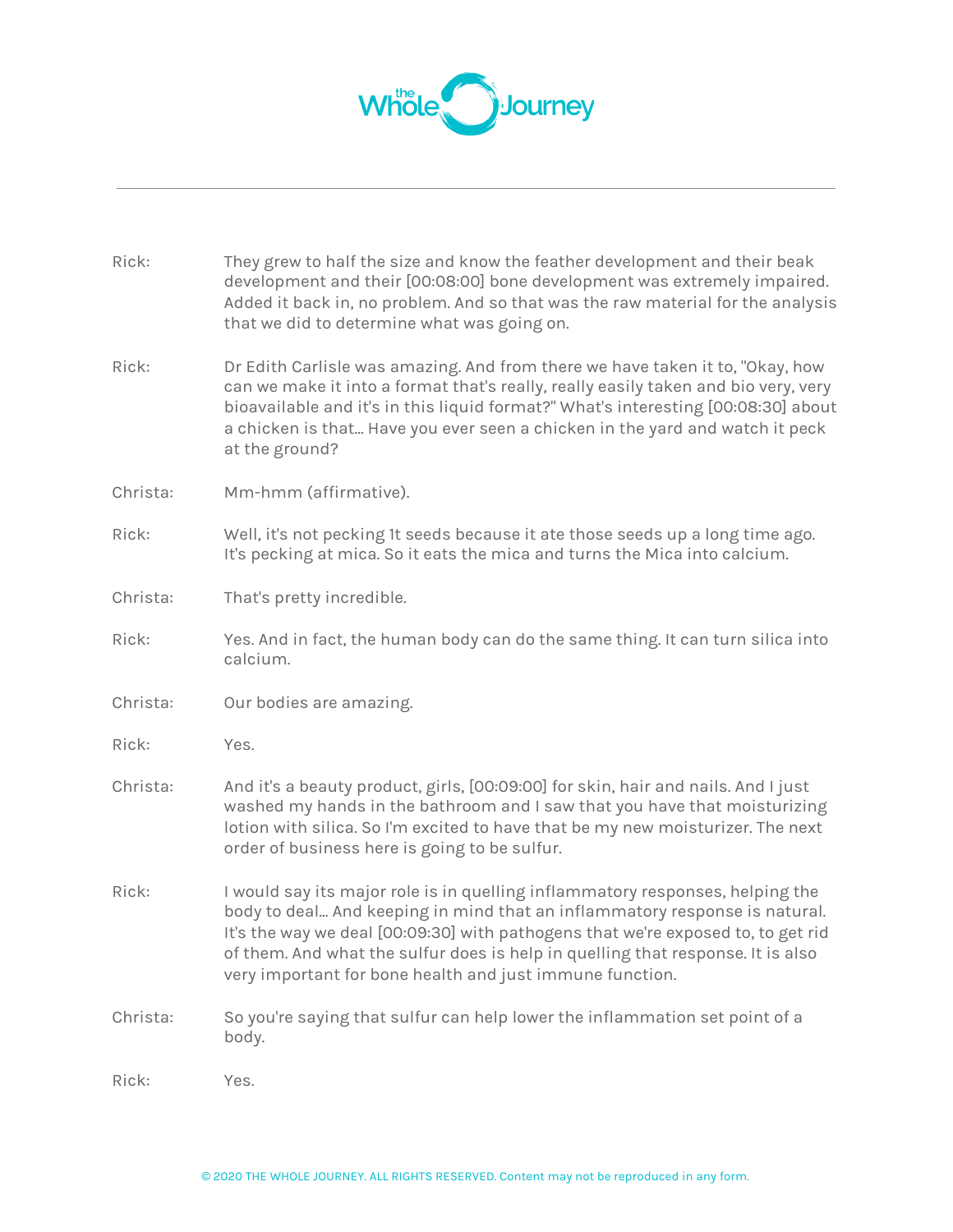

| Christa: | Which is amazing. So, inflammation is your body's natural response to any<br>kind of invasion. But what happens, it's good, it's healthy, we need it. [00:10:00]<br>And what's happening, what I'm finding, in droves, is that the inflammation set<br>point is set higher. Like Time Magazine, you remember the cover of that<br>magazine? Inflammation is a silent killer. And now the body is living in a<br>chronic state of inflammation, which is the beginning root cause of all<br>disease. So having enough sulfur in your diet What foods do we get sulfur<br>from? |
|----------|-------------------------------------------------------------------------------------------------------------------------------------------------------------------------------------------------------------------------------------------------------------------------------------------------------------------------------------------------------------------------------------------------------------------------------------------------------------------------------------------------------------------------------------------------------------------------------|
| Rick:    | Mainly cruciferous vegetables, cabbages, broccoli, brussel sprouts. Garlic is an<br>incredible delivery mechanism, [00:10:30] and onion, for sulfur.                                                                                                                                                                                                                                                                                                                                                                                                                          |
| Christa: | Great. Now let's talk about magnesium. Magnesium is amazing.                                                                                                                                                                                                                                                                                                                                                                                                                                                                                                                  |
| Rick:    | Science has identified at least 300 enzyme functions that magnesium<br>catalyzes or makes work in a cell. Your heart can't relax without it. Your<br>muscles cannot relax without that. So anytime you have muscle cramping,<br>magnesium.                                                                                                                                                                                                                                                                                                                                    |
| Christa: | Any cramping, ladies, around PMs time [00:11:00] as well, magnesium<br>deficiency.                                                                                                                                                                                                                                                                                                                                                                                                                                                                                            |
| Rick:    | Headaches.                                                                                                                                                                                                                                                                                                                                                                                                                                                                                                                                                                    |
| Christa: | Headaches. Yes, magnesium can help with headaches and nerve function and<br>click you into your parasympathetic nervous system, getting you out of fight<br>or flight.                                                                                                                                                                                                                                                                                                                                                                                                        |
| Rick:    | Maintaining good bone health. It's very, very important for bone.                                                                                                                                                                                                                                                                                                                                                                                                                                                                                                             |
| Christa: | We did a whole show on the miracle of magnesium.                                                                                                                                                                                                                                                                                                                                                                                                                                                                                                                              |
| Rick:    | It's really good.                                                                                                                                                                                                                                                                                                                                                                                                                                                                                                                                                             |
| Christa: | Now, we did talk a lot about zinc in the last show but now we're going to touch<br>on it again. So here we are, A to Z. Zinc is the final [00:11:30] singular mineral to<br>discuss. Immunity.                                                                                                                                                                                                                                                                                                                                                                                |
| Rick:    | Zinc is really, really significant, especially with our immune system. But also,<br>again, our sense of taste and smell. Bone strength, again. Nerve strength. It                                                                                                                                                                                                                                                                                                                                                                                                             |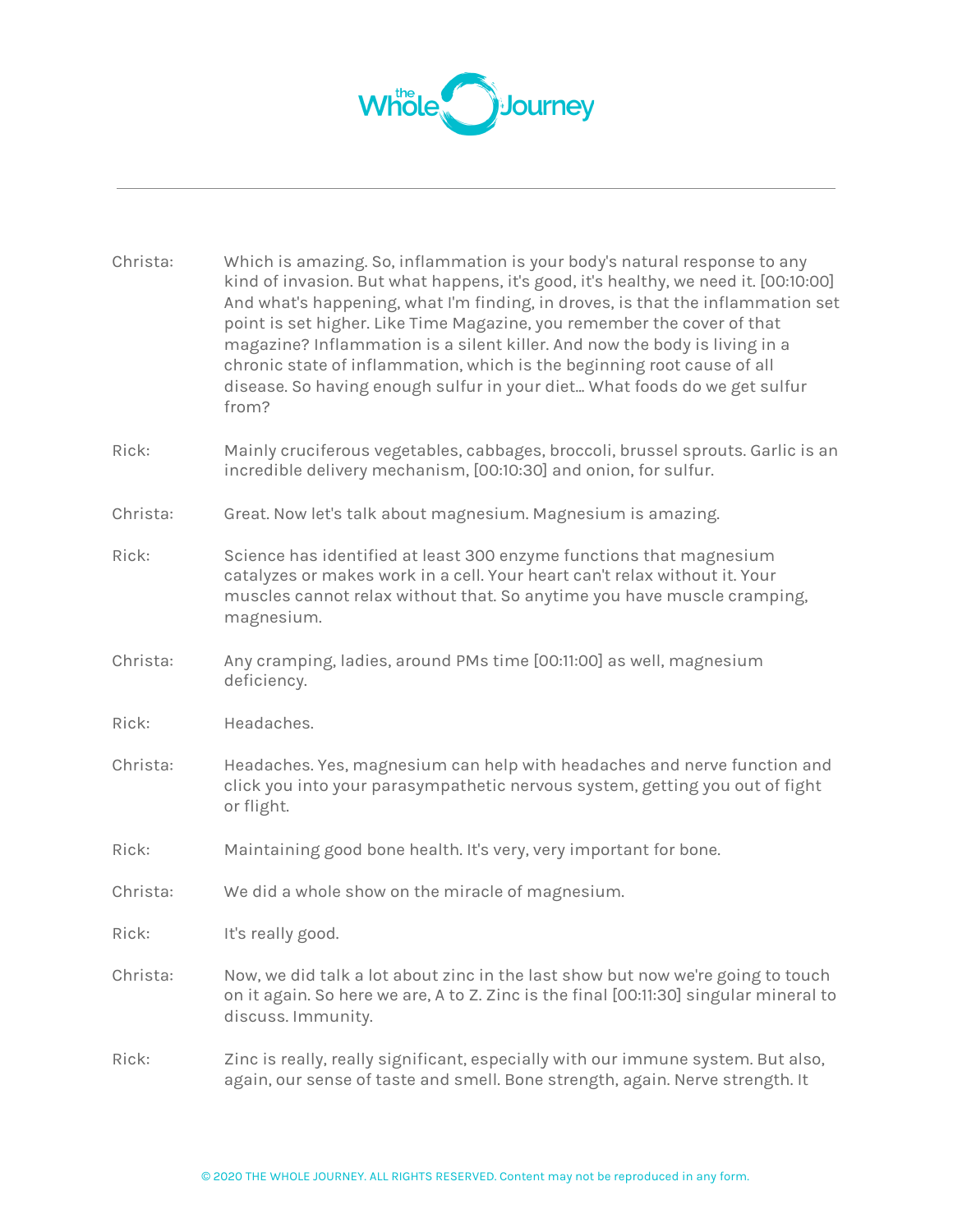

|          | works a lot in conjunction with nerve sheath protection and stability. And what<br>we see a lot is the degradation of the nerve sheath, which then creates issues.                                                                                                                                                                                                                                                                                  |
|----------|-----------------------------------------------------------------------------------------------------------------------------------------------------------------------------------------------------------------------------------------------------------------------------------------------------------------------------------------------------------------------------------------------------------------------------------------------------|
| Christa: | Are you [00:12:00] talking about the myelin sheath?                                                                                                                                                                                                                                                                                                                                                                                                 |
| Rick:    | Yes, the myelin sheath.                                                                                                                                                                                                                                                                                                                                                                                                                             |
| Christa: | So the myelin sheath is the electrical insulator of your nerve cells. Very<br>important. So I didn't know that zinc had a major function in the machines.                                                                                                                                                                                                                                                                                           |
| Rick:    | It has a [inaudible 00:12:12], along with silica.                                                                                                                                                                                                                                                                                                                                                                                                   |
| Christa: | It's so incredible. Okay, so you make your large bottles, I take the smaller<br>bottles, they're more concentrated, less water. And if this is completely<br>overwhelming to you, I get it. I understand.                                                                                                                                                                                                                                           |
| Christa: | This is a mineral, the multiple minerals where you're getting all of your<br>minerals in one [00:12:30] place. And I had said this is what I give to my son,<br>put it in his water bottle, put it in as in his milk bottle, his goat milk bottle.<br>And so your general advice for refilling your mineral supply and making sure<br>you're covering all of these bases to get all the wonderful benefits that we just<br>discussed would be what? |
| Rick:    | Hair mineral analysis.                                                                                                                                                                                                                                                                                                                                                                                                                              |
| Christa: | Hair mineral analysis. Don't guess at it, test it. They are a hundred bucks. You<br>can order it from your website for free. Send in your hair, get [00:13:00] it back,<br>see exactly what minerals you're deficient in, and then you can supplement<br>accordingly.                                                                                                                                                                               |
| Rick:    | Right.                                                                                                                                                                                                                                                                                                                                                                                                                                              |
| Christa: | Okay. And what else should they do in their water or on their food?                                                                                                                                                                                                                                                                                                                                                                                 |
| Rick:    | Salt.                                                                                                                                                                                                                                                                                                                                                                                                                                               |
| Christa: | Yes, good quality salt.                                                                                                                                                                                                                                                                                                                                                                                                                             |
| Rick:    | Sea salt.                                                                                                                                                                                                                                                                                                                                                                                                                                           |
| Christa: | No table salt. That's not even real food. Pink salt, sea salt.                                                                                                                                                                                                                                                                                                                                                                                      |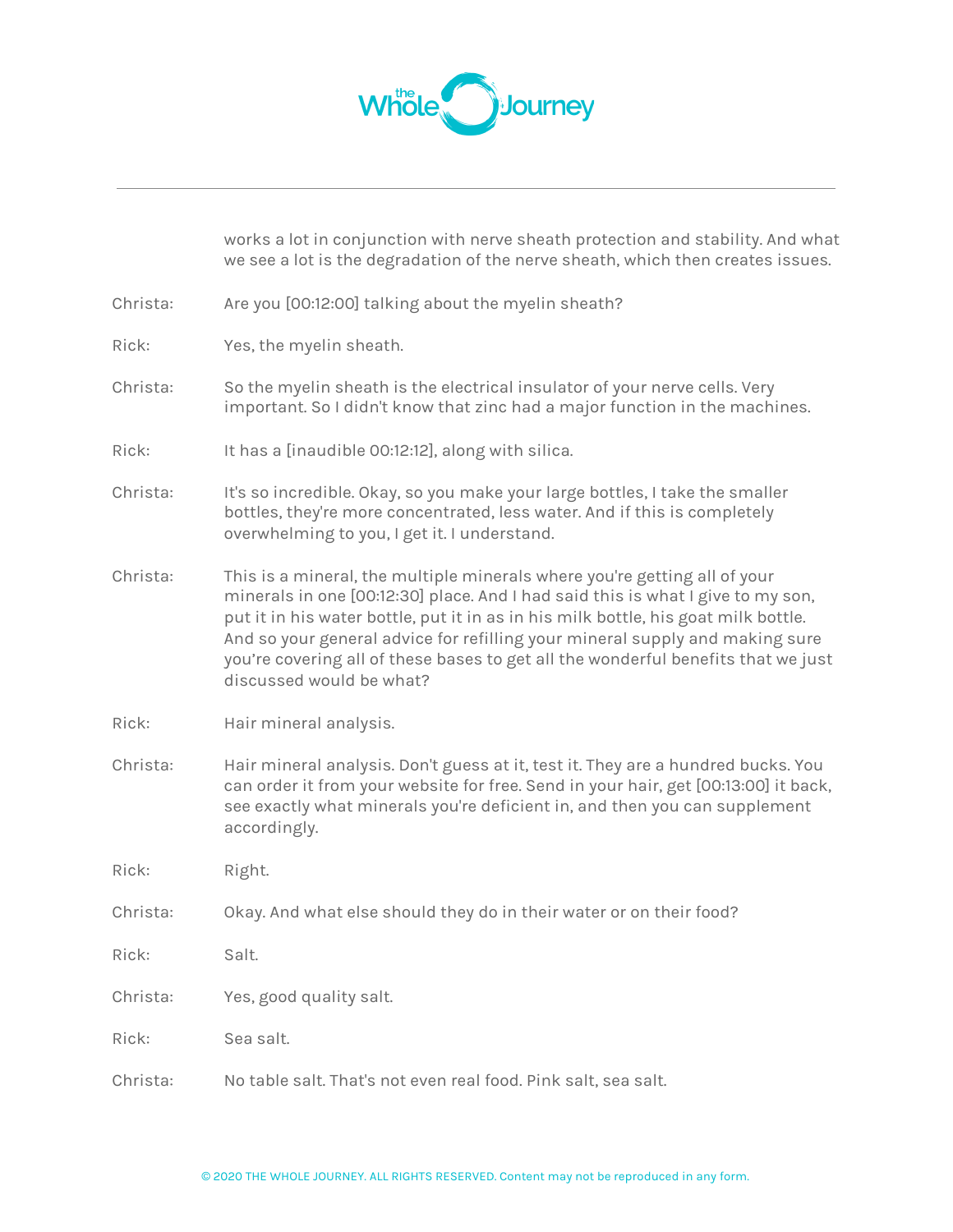

| Rick:    | And real quickly with regards to table salt versus sea salt, what's happened is<br>historically we used sea salt for everything. It was our supplement, our mineral<br>[00:13:30] supplement. We would preserve fish with it, we would preserve meat<br>with it, we would preserve all kinds of things. And that became our real source<br>of all the minerals. What we've done is we've discovered that there is a source<br>for minerals, this sea salt that is not polluted in any fashion.                                         |
|----------|----------------------------------------------------------------------------------------------------------------------------------------------------------------------------------------------------------------------------------------------------------------------------------------------------------------------------------------------------------------------------------------------------------------------------------------------------------------------------------------------------------------------------------------|
| Rick:    | So the question is how polluted really is the ocean? I think there are some<br>issues depending upon particularly where you're sourcing this, but the sea<br>salt we're getting is bubbling [00:14:00] out of the ground at 11,000 feet in<br>elevation in the Andes of Peru.                                                                                                                                                                                                                                                          |
| Christa: | That's incredible.                                                                                                                                                                                                                                                                                                                                                                                                                                                                                                                     |
| Rick:    | It's amazing and it's-                                                                                                                                                                                                                                                                                                                                                                                                                                                                                                                 |
| Christa: | We discussed last time, we're not quite sure how that's happening, how that's<br>even possible, but we'll take it.                                                                                                                                                                                                                                                                                                                                                                                                                     |
| Christa: | Before we wrap up, you reminded me of a question I forgot to ask when we<br>were talking about iodine and seaweed, and we get the question a lot, is there<br>any non polluted iodine? How you get the seaweed from Japan. We say, "Oh,<br>[00:14:30] because of the radiation, maybe you should get Korean seaweed."<br>What is                                                                                                                                                                                                       |
| Rick:    | We have found a source of seaweed that is amazing. It is sourced from<br>Patagonia.                                                                                                                                                                                                                                                                                                                                                                                                                                                    |
| Christa: | Look at you, sourcing from South America.                                                                                                                                                                                                                                                                                                                                                                                                                                                                                              |
| Rick:    | Right. Patagonia from my perspective is as pristine an area there is on the<br>planet. There's no one that lives around there, so there are no sources of<br>pollution [00:15:00] and it's truly, truly an amazing spot. We resell this<br>particular product on our website. We do not manufacture it, but it was<br>developed by two Russians that worked in the Russian government during the<br>cold war and they had built huge buildings with all kinds of sensing devices<br>for checking out on what the Americans were doing. |
| Rick:    | Well, they found out that after about every 30 days, people got [00:15:30] so<br>burnt out that they had to go and take at least 30 days off. During that time<br>though, they fed them seaweed. This seaweed was harvested off of the Russian                                                                                                                                                                                                                                                                                         |